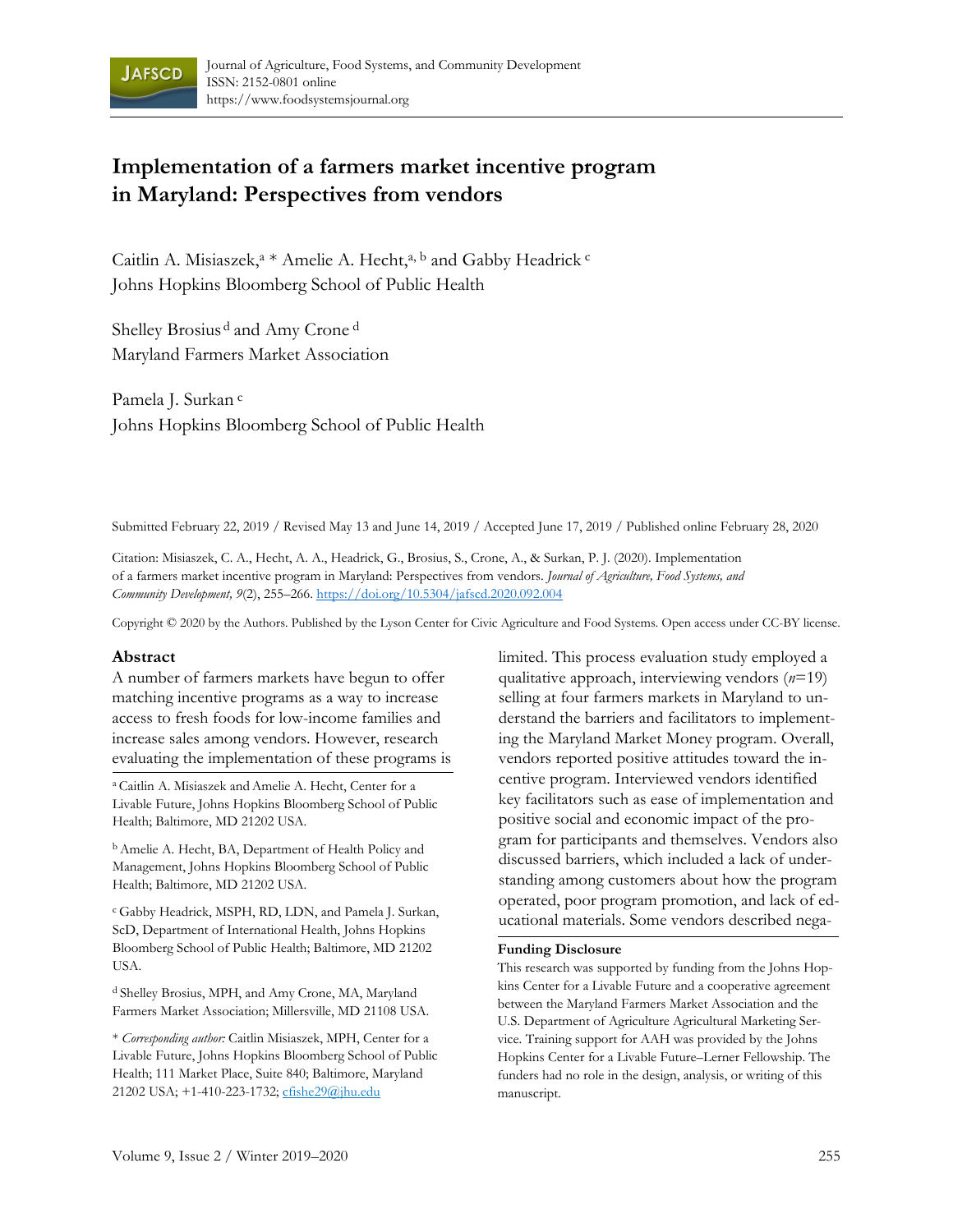tive experiences with customers and expressed stigmatizing views toward customers. Given that vendors are key stakeholders in program implementation, as incentive programs continue to expand, it is important to take into account their views and concerns to create successful programs.

## **Keywords**

Barrier, Facilitator, Farmers, Farmers Markets, Nutrition Incentive Program, SNAP, WIC

# **Introduction**

The number of farmers markets (FMs) operating in the U.S. has grown dramatically in recent decades, with almost 8,700 operating markets in 2017 as compared to only 1,755 in 1994 (U.S. Department of Agriculture [USDA] Agriculture Marketing Service, 2017). Research suggests that FMs result in social and economic benefits for both buyers and sellers by promoting a sense of community, providing fresh and local foods for consumers, and increasing sales and opportunities to develop business for farmers (Brown & Miller, 2008; Hunt, 2007). In addition, FMs have been promoted as one potential strategy to increase fresh food access and fruit and vegetable consumption, especially among low-income populations (Centers for Disease Control and Prevention, 2011).

 The ability to use federal nutrition assistance benefits at FMs can further increase healthy food accessibility for low-income households (Hughes, Brown, Miller, & McConnell, 2008; Jilcott Pitts et al., 2014; Olsho et al., 2015; Woodruff et al., 2018). In 2017, over 7,000 authorized FMs accepted Supplemental Nutrition Assistance Program (SNAP) benefits, the largest federal nutrition program in the U.S., with a total of US\$22,440,312 in annual FM SNAP redemption (USDA Economic Research Service, 2017). Many FMs also accept other benefits, including the Special Supplemental Nutrition Program for Women, Infants, and Children (WIC) and the Farmers Market Nutrition Program (FMNP) for WIC participants and seniors.

 A growing number of FMs have begun providing incentives or matching programs to customers who use their nutrition assistance benefits to both further increase access to healthy foods and encourage FM use (King, Dixit-Joshi, MacAllum,

Steketee, & Leard, 2014). Many matching programs at FMs in the U.S. provide a dollar-for-dollar match up to a designated amount, but differ according to the amount of match, the types of benefits matched, and the types of food purchases eligible for match. These factors are often determined by the organization managing the program and the source of funding. For example, the Maryland Farmers Market Association (MDFMA) established the state's first unified matching initiative, the Maryland Market Money (MMM) program in 2013 (Maryland Farmers Market Association, 2017). The MDFMA provides participating FMs with funds to support a match of US\$5 per customer per day for individuals using federal nutrition assistance benefits, including SNAP, WIC, and FMNP (WIC and senior ).

 Previous research on matching programs has primarily focused on customer impacts and perspectives. Studies have found positive impacts on participating customers, including increased food security, FM use, and fruit and vegetable consumption (Pellegrino et al., 2018; Savoie Roskos, Wengreen, Gast, LeBlanc, & Durward, 2017; Young et al., 2013). While some research has explored the economic benefits to vendors, including an increase in sales and new customers (Lehnerd, Sacheck, Griffin, Goldberg, & Cash, 2018; Mann et al., 2018; Oberholtzer, Dimitri, & Schumacher, 2012), few studies to date have examined vendor perspectives on participation in matching programs. These studies conducted surveys with vendors and report that vendors participating in matching programs did not perceive program logistics as complex or burdensome to their business (Lehnerd et al., 2018; Payne et al., 2013). In addition, one study found that the lack of matching program promotion is a major barrier to maximizing benefits for vendors (Lehnerd et al., 2018). These studies lack qualitative data to provide an indepth understanding of vendor perspectives.

 Due to the significant role FM vendors play in administering match programs and the potential economic and social benefits they may receive, more research is needed to understand their perspective on barriers and best practices for program implementation. This study addresses this gap by employing a qualitative approach to explore FM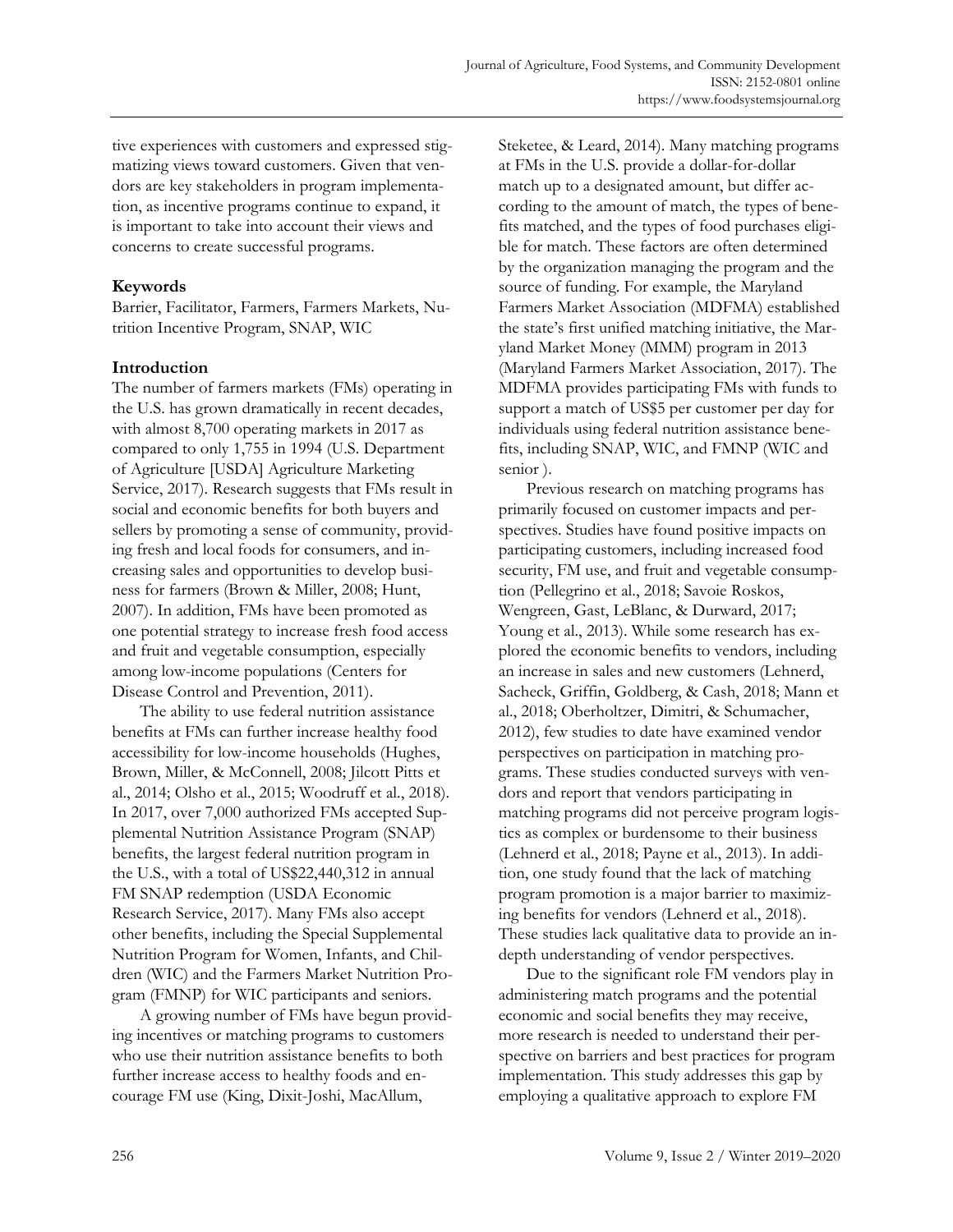vendors' overall perspective on the MMM program, barriers and facilitators in program implementation, and experiences with customers. A multilevel evaluation framework established by Grol and Wensing (2004) was used to conceptualize barriers and facilitators and vendor recommendations to strengthen program operations at each level of implementation. The findings from this process evaluation can be used to identify best practices that can be employed by other FM matching programs across the country.

## **Methods**

## *Program Background*

Maryland Farmers Market Association launched the MMM program in order to streamline multiple incentive programs across the state by centralizing and expanding program operations (Maryland Farmers Market Association, 2017). In 2017, there were a total of 156 FMs across the state, ranging in size and days and hours in operation, with 24 markets participating in the MMM program (Maryland Farmers Market Association, 2017). A total of US\$333,961 in federal nutrition benefits and matching dollars were spent with 237 vendors (Maryland Farmers Market Association, 2017). Grant and government funding, local business sponsorships, private donations, and contributions by participating FMs financially support the MMM program.

 The Maryland Market Money match was distributed as US\$1 tokens and could be used to purchase any SNAP-eligible item, including fruits and vegetables; breads and baked goods; meats, fish and poultry; dairy; eggs; jams, preserves, condiments; and seeds and plants that produce food. Market managers distributed MMM tokens differently to customers based on benefit type. Customers using WIC and FMNP benefits spent their WIC and FMNP benefits directly at vendors' stands on eligible products (fruits and vegetables), and in turn, vendors were responsible for providing WIC and FMNP customers with a receipt. Customers then turned in the receipt at the market manager's table in exchange for MMM tokens to spend directly with vendors. In contrast, SNAP customers first visited the market manager's table

to swipe their Electronic Benefits Transfer (EBT) card to receive market-specific SNAP tokens and their MMM tokens to spend directly with vendors, eliminating the vendor receipt process.

 Some FMs required vendors to have special equipment to process SNAP transactions. In 2016, all but one market participating in MMM received the necessary equipment for processing SNAP on behalf of their vendors through federal funds. However, during the year of the study, the federal funding was no longer available, and vendors had to pay for the processing equipment out of pocket. At the one market (in our study) without marketlevel SNAP processing equipment, SNAP customers had to register for the "Loyalty" program, a pilot program of an electronic version of MMM (since discontinued) if they wished to receive the MMM match for their purchases with SNAP. In the Loyalty program, the match was automatically loaded onto an electronic Loyalty account, which could be accessed and spent using the customer's EBT card. At this market, vendors were responsible for managing the equipment required to process the EBT cards.

 MMM tokens could be spent at any participating market, but Loyalty was only valid at the one market described above. Customers had to spend their tokens in full over the course of the market season and were not able to receive change. Vendors were reimbursed by turning in the MMM tokens spent at their stand to market managers, who then provided checks to the vendors with corresponding amounts.

## *Data Collection*

Researchers conducted semistructured interviews with vendors selling at four FMs participating in the MMM program from December 2016 through December 2017. The four FMs were selected based on high MMM participation across all benefit types (SNAP, WIC, and FMNP), market diversity (e.g., geographic, diversity in number of vendors, and differences in management), and a consistent matching cap (US\$5) per customer per day. All four markets were located in urban or suburban communities, with a total of 162 vendors (prepared food and farm-raised products). One FM was selected because it utilized the Loyalty program for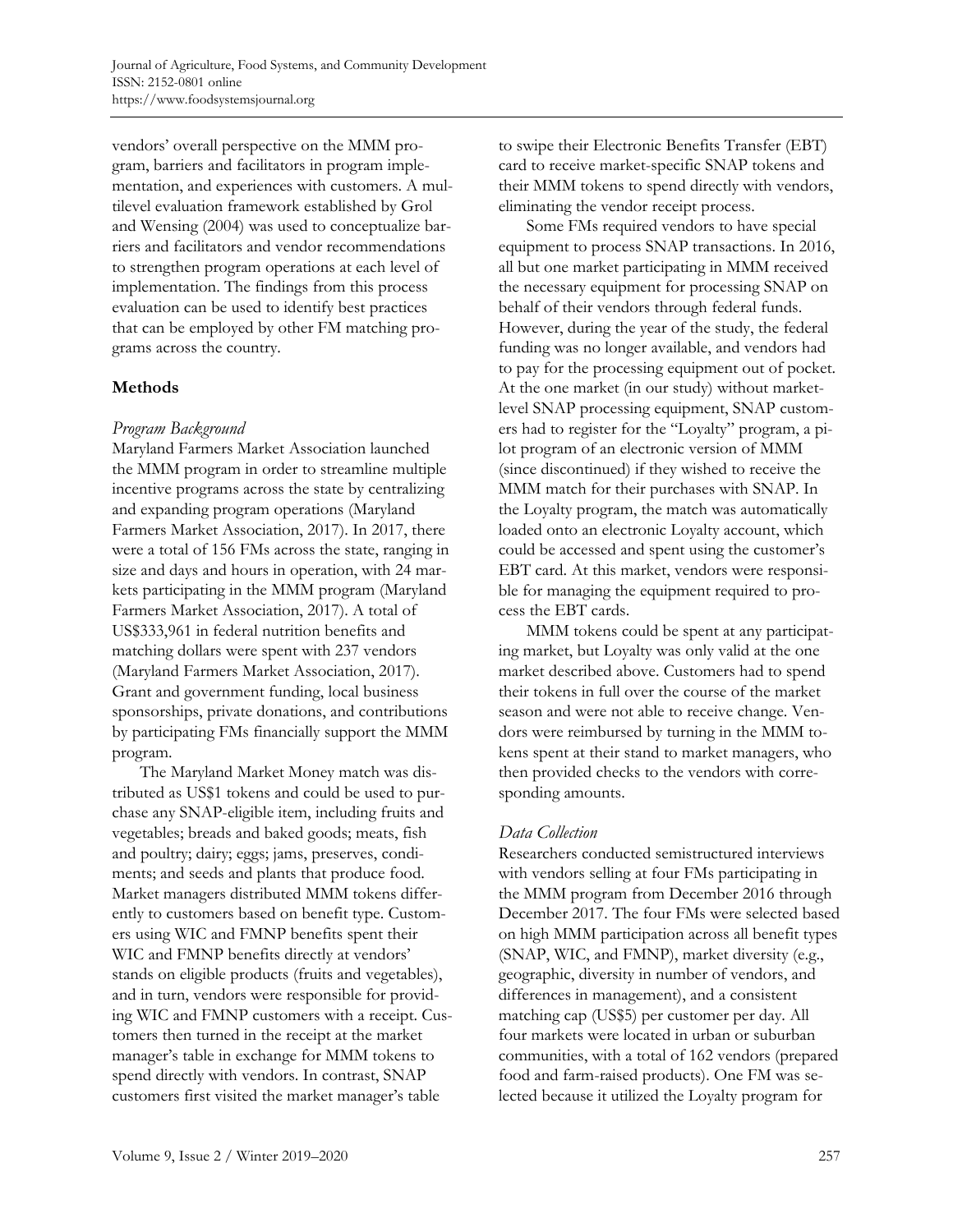distributing MMM match for SNAP purchases.

 An initial sample of vendors (*n*=20) selling at the four selected FMs was invited to participate in the study. Researchers recruited vendors, in consultation with MDFMA, based on high volume of MMM spent at their stands and to represent a diversity of products sold (e.g., fruits and vegetable vendors, meat and poultry vendors). We sampled vendors who had a high volume of MMM, based on empirical knowledge from MDFMA, spent at their stands with the assumption that they had the most interaction with the program and could speak to specific process barriers and facilitators they faced. Vendors who had minimal sales or did not participate would have fewer or no experiences with the program to draw from and therefore were not included in this study. Researchers recruited vendors in-person at the four selected FMs, by phone, and by email.

 The research team developed the protocol for the semistructured interviews. Interviews included questions about the number of years they have participated at FMs and with the MMM program, their overall perception of MMM, the ways in which MMM affected their businesses, facilitators and barriers to implementing MMM, customer interactions, and recommendations to improve the program. After approximately half of the interviews were completed, researchers added additional probes to provide a deeper understanding of challenges and facilitators to program implementation. Interviewers were trained on qualitative methods and interview protocols. Senior research team members read each interview, provided feedback on techniques for administering the remaining interviews, and assessed whether theoretical saturation had been met. We believed no new themes emerged in final interviews, which factored into our decision to not conduct additional interviews.

 Researchers conducted in-depth interviews inperson or by phone, depending on the preference of the interviewee. Interviews lasted, on average, approximately 30 minutes, and interviewees received a US\$20 gift card for participating. The interviewer or a third party transcribed all recordings. All the participants provided verbal informed consent prior to the interview. The Johns Hopkins Bloomberg School of Public Health Institutional

Review Board determined this study protocol to be exempt. The overall study included interviews and surveys with market managers and participating customers. Results from these analyses are reported in additional publications (Hecht et al., 2019, Headrick et al., 2019).

## *Data Analysis*

Two members of the research team who had conducted or supervised the interviews analyzed transcripts using ATLAS.ti (version 6.0, ATLAS.ti). Researchers coded all transcripts independently, after which they discussed inconsistencies to come to agreement on emerging themes. The final codebook included a total of 79 codes. The established Grol and Wensing implementation framework was used to organize all major themes identified (Grol & Wensing, 2004). The framework employs a multilevel approach to describe barriers and facilitators to implementing interventions, illuminating how results can be used to impact change at multiple levels of implementation. The levels include innovation (MMM program); professional delivering innovation (vendors); patient (customers); social context (FM vendor culture and opinions); organizational context (FM itself and market managers); and economic and external context. Results presented characterize major themes as well as ideas put forth by a small subset of participants that researchers found to be especially novel. Quotations were chosen based on representativeness and clarity.

# **Results**

## *Vendor Overview*

Nineteen of 20 vendors contacted agreed to participate. One vendor could not be reached to schedule an interview. Four were interviewed in person, and 15 were interviewed by phone. Most vendors sold their products at more than one FM, and all vendors had participated in the MMM program for at least one year.

# *Barriers and Facilitators to Implementation and Program Recommendations*

Vendors interviewed described many perceived barriers and facilitators to implementing the MMM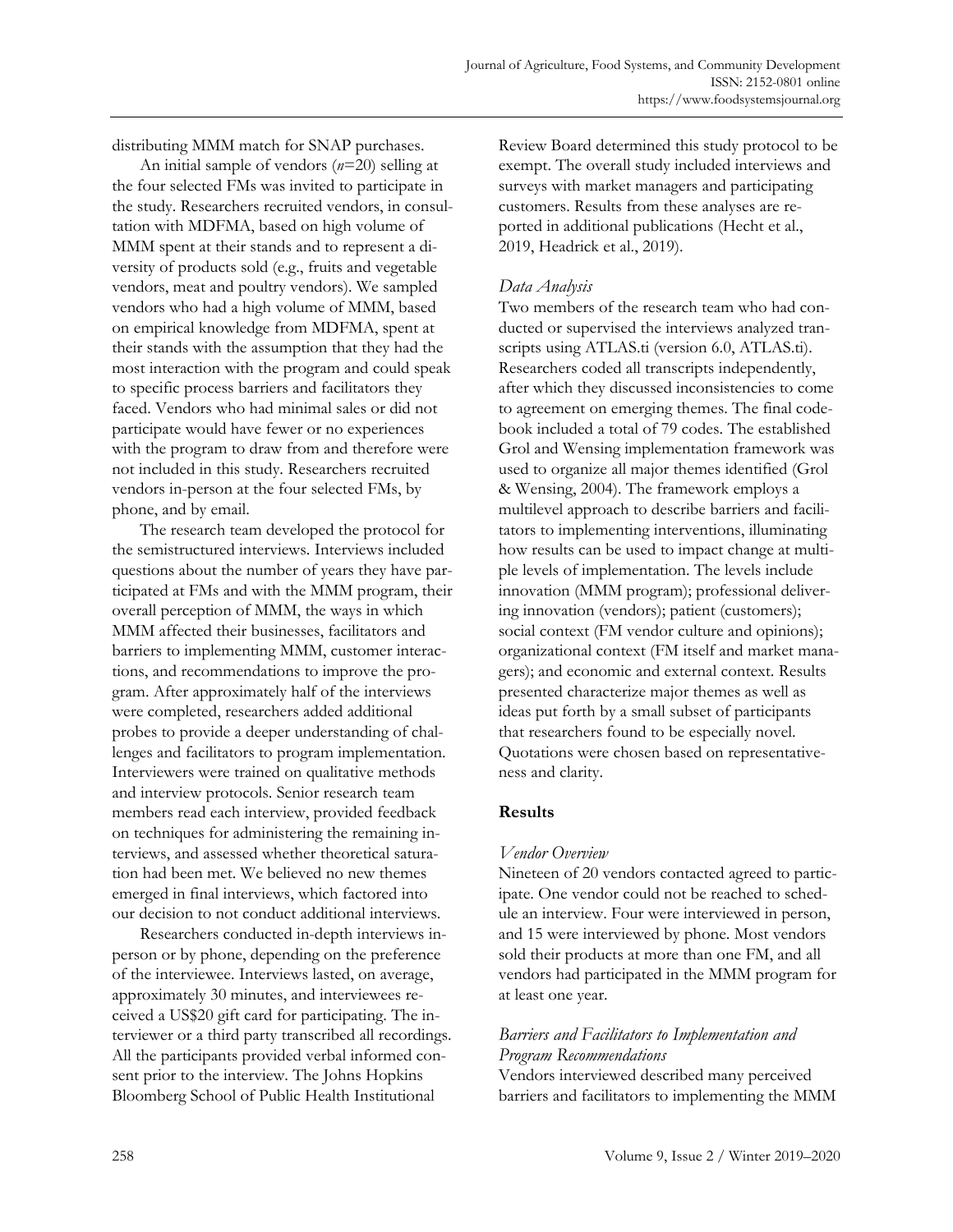program (Table 1), presented according to Grol and Wensing level of implementation. In addition, vendors provided recommendations to strengthen and improve the MMM program (Table 2).

*Innovation: Maryland Market Money Program*  Within the first level of the implementation framework, the innovation (in this case, the MMM program), we examined vendor perspectives on the feasibility and impact of the MMM program. Overall, most vendors interviewed described MMM as an effective program that was easy to implement. The majority of vendors described the structure and logistics of the program as straightforward and easy, and not time-consuming to participate in. One vendor summed up their role in the program:

#### Table 1. Perceived Facilitators and Barriers to Implementation of the Maryland Market Money Program among Vendors (*n*=19)

| Level of Implementation                                              | <b>Themes</b>                             | Facilitators/Barriers                                                                                               |
|----------------------------------------------------------------------|-------------------------------------------|---------------------------------------------------------------------------------------------------------------------|
| Innovation: Maryland Market<br>Money Program                         | Feasibility of program                    | + Easy to implement                                                                                                 |
|                                                                      | Impact of program                         | + Helps families stretch their dollars<br>- Match amount may not be enough<br>- Unsure program has long-term impact |
| Professionals Delivering Innova-<br>tion: Vendors                    | Motivation to participate in pro-<br>gram | + Extra revenue and additional customers<br>+ Helping families in need                                              |
|                                                                      | Knowledge to implement program            | +/- Varying degrees of comprehension                                                                                |
| Participants: Customers                                              | Knowledge about program                   | - Lack of knowledge about program, including pro-<br>gram details and funding sources                               |
|                                                                      | Attitude toward program                   | + Most customers are appreciative of program<br>- Some customers may take program for granted                       |
| Social Context: Vendor Culture<br>and Opinions                       | Opinions and culture of network           | + Empathy towards customers<br>- Stigmatizing views towards customers                                               |
| <b>Organizational Context: Farmers</b><br>Market and Market Managers | Staff                                     | + Market staff are helpful                                                                                          |
|                                                                      | Resources                                 | - More education and communication are needed                                                                       |
|                                                                      | Promotion                                 | - More promotion is needed                                                                                          |
| Economic and External Context                                        | Financial arrangements                    | + Reimbursement process is easy                                                                                     |
|                                                                      | Role of other organizations               | - Lack of promotion and education from other or-<br>ganizations                                                     |

+ Facilitator

– Barrier

#### Table 2. Vendor Recommendations to Improve Maryland Market Money (*n*=19)

| <b>Barrier</b> | Recommendation                                                                                                                         |  |
|----------------|----------------------------------------------------------------------------------------------------------------------------------------|--|
| Incentive      | Increase match amount for customers                                                                                                    |  |
| Education      | Provide customers with educational opportunities and materials to improve understanding of program<br>details and funding sources      |  |
|                | Include other organizations in providing education to customers on program details and funding sources                                 |  |
|                | Provide vendors with more educational opportunities and materials to improve understanding of pro-<br>gram details and funding sources |  |
| Communication  | Increase communication between MDFMA, managers, and vendors about funding status                                                       |  |
| Promotion      | Increase signage at market and vendor stands                                                                                           |  |
|                | Include other external organizations in marketing and promotion strategies, including WIC clinics and<br>senior centers                |  |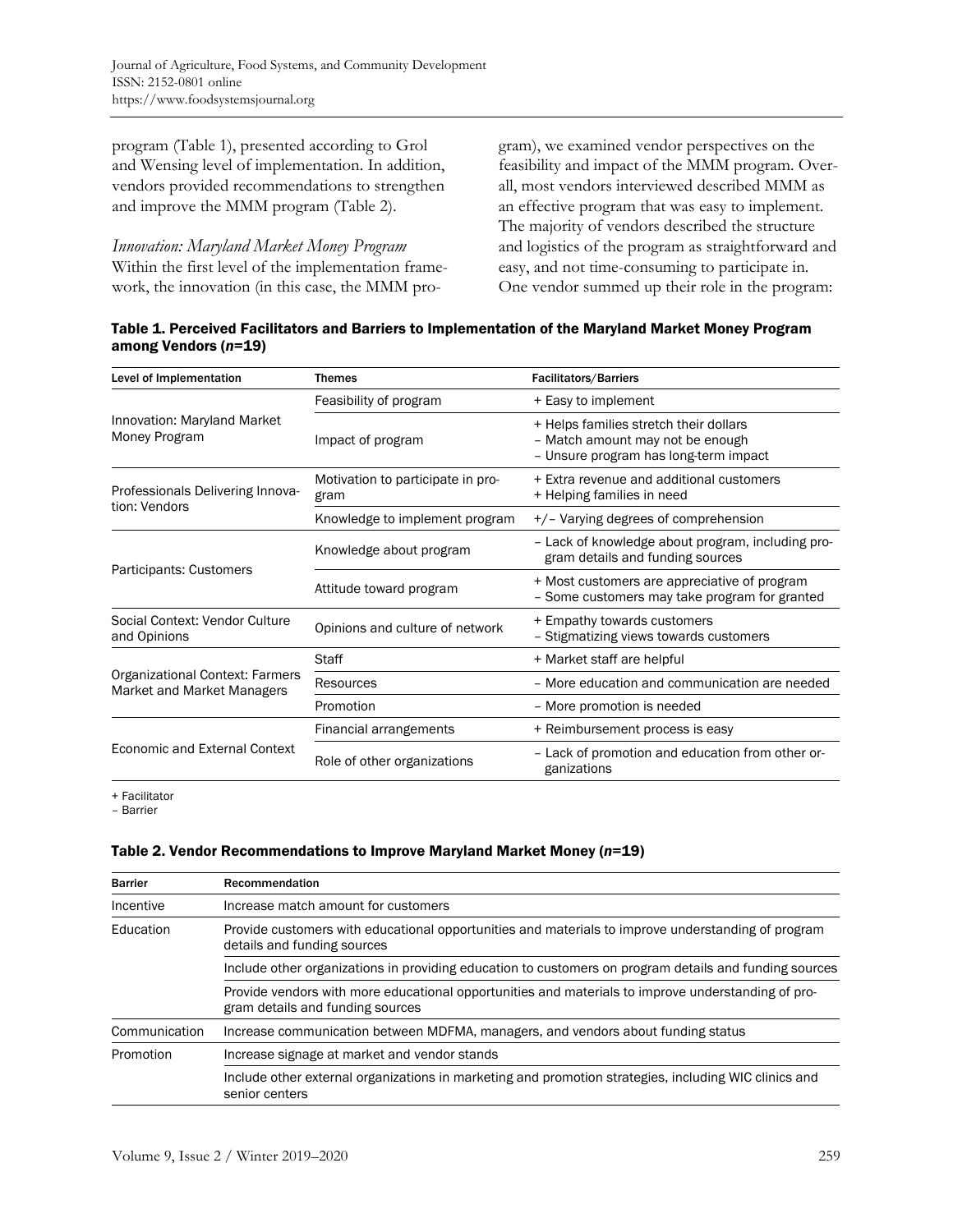"It's been flawless. I mean, people pay with [the tokens] and . . . I accumulate them and count it and write it down, how many I received, turn them into the Market Master at the end of the market, and the next week I have a check for that money."

 Many vendors described MMM as a program with a positive impact that has helped low-income families to stretch their budgets and purchase more fresh items from the FM. One vendor explained how important the additional money is for many families: "Well, I think it's a great incentive program, because the people really appreciate that dollar savings, you know, that—getting that bonus dollars is important for them. For them, it's an important contribution to their budget."

 While many vendors saw the MMM program as helping stretch budgets, some described the match amount as too low and having limited impact. Some vendors recommended an increase in the match amount if the budget allowed for it, noting that both customers and vendors would benefit from an increase. When asked whether the US\$5 match was an appropriate amount, one vendor said: "I wish it could be as much as it could be, but I know that it just can't always be the case given the program, I'm sure it is not funded as much as it could be or as well as it should be. I mean, that's a million-dollar question. I mean, if it was 10 or 15 dollars it would be great, because realistically, five dollars is not—that's not that much produce. The prices that most farmers sell, that's a bunch and a half of kale, or two pounds of tomatoes or like a box of cherries. Five dollars doesn't buy that much, especially if you have kids to feed."

 A small number of vendors were skeptical of the long-term impact of the MMM program. One vendor explained that while they understood some families benefit from the MMM program, they worried that the program would not increase participants' overall shopping at FMs or result in a healthier diet, as intended. When asked about their opinion of the MMM program, one vendor explained their concerns: "Well, I have a lot of opinions . . . It creates a system of . . . where our food has no value. It's worth nothing. Because you can get it for free. And, so, I have a concern that we are devaluing the most important products that we have…, so when people have money, they are

spending it on Coca-Cola and Twinkies. Or candy, or cigarettes, or alcohol—or whatever else, you know. So I'm a little concerned that that's what we have done. I don't know how to change that, and I'm not saying that there aren't people that desperately need it and [whom] it helps tremendously."

#### *Professionals Delivering Innovation: Vendors*

The next level of the framework describes the vendors' personal motivation for participating in the MMM program and knowledge of program details. Most vendors described the economic benefits of participating in MMM. Many described the program as a win-win program that benefited both customers and vendors and was worth the time required to participate; they were motivated to participate due to an increased income. One vendor described: "So I'm willing to do whatever it takes and work with them, to accept that money. Because that's increased revenue for us."

 A few vendors disagreed and believed that MMM was not financially worthwhile, as it represented a very small percentage of overall sales, although they recognized that other vendors may benefit more. According to one vendor, MMM did not have a major impact on sales: "…as a percentage of my total overall sales, it's minimal. I mean, it may be—it's less than one percent of my total sales, but yet it probably takes 10, 15 minutes of my time to record and transact with it, so I would say if the program disappeared and went away, I wouldn't be disappointed because I wouldn't be losing that much in sales. So that's my personal experience. There's probably some vendors there that it's a much larger portion of their sales. But for me, it's not."

 Vendors mentioned other economic benefits, including gaining new customers they may not have attracted without the MMM program. While FMNP and WIC customers could only use their benefits at fruit and vegetable stands, they could use their MMM match at stands selling any SNAPeligible foods—which also include meat, dairy, and bread. Therefore, some vendors that sold SNAPeligible foods other than fresh fruits and vegetables mentioned the benefit of growing their customer base through the MMM program. One vendor said: "For us, when they use the WIC checks, they're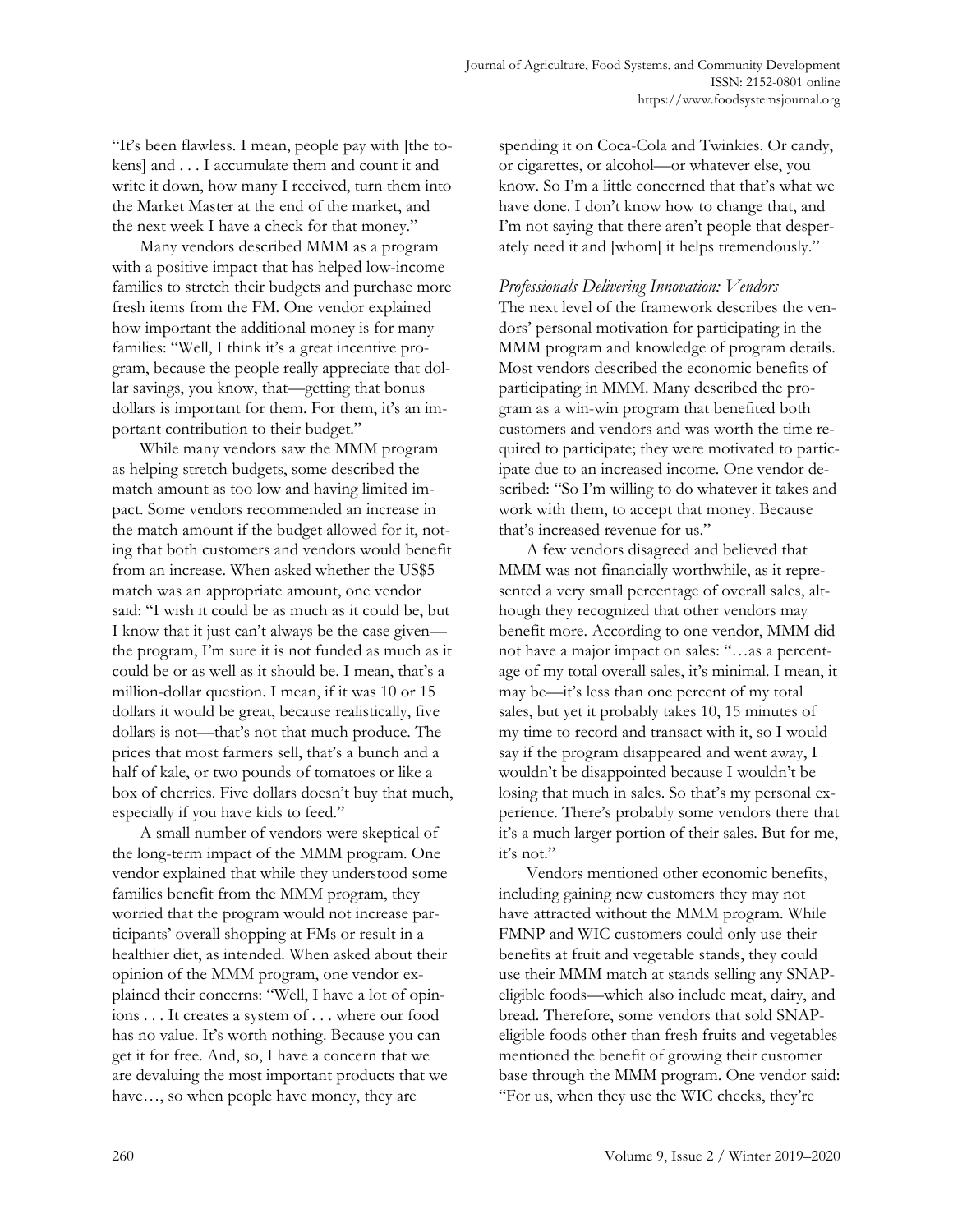not able to, say, buy eggs or honey or even some of the meats that we sell. When they use the matching program there aren't restrictions on there to buy the eggs or buy the meats. Some of the people that are using that money are trying to eat healthier, and with that program they're able to actually eat healthier. They're able to afford the products that, because there are rules for those programs, they have to work within the confines of it. But with the matching program they're able to get those extra things."

 Some vendors recognized the need that the program helped to fill and were motivated by altruistic reasons, including giving back to their community and helping low-income individuals and families. As one vendor described, "But when it comes to getting access to people who need it, that is why we got into the FM. And that's why we will remain in the FM. That aspect alone is why we're here or why we come to the markets—is to be able to give people that opportunity."

 Many vendors reported that they understood the rules of MMM; however, when asked about specific details, the majority of vendors answered incorrectly or asked clarifying questions throughout the interview. For example, some vendors did not know the dollar amount customers were matched per day or which foods could be purchased using MMM. While lack of knowledge was not a perceived barrier from the vendors' perspective, we identified it as a potential barrier to implementation.

## *Participants: Customers*

The next level of the framework focuses on how vendors perceived customers' knowledge of and attitude toward receiving the MMM match. Most vendors agreed that a key challenge in program implementation was customers' lack of understanding of MMM program implementation and funding. Some vendors found customers' lack of knowledge challenging as they were often responsible for answering questions at the point of purchase. One vendor mentioned how taking the time to explain the program, especially if there was a language barrier, could interfere with business. Another vendor described the process of explaining to WIC and FMNP customers that they have to return to the market manager's stall to receive their MMM tokens, which resulted in some unpleasant interactions: "Some people I guess it's hard for them to understand how much they should get. There's a language barrier with some people, and so it can be time-consuming when we're trying to explain things to them, and we have other customers that we're trying to help, and then they get upset because we're trying to talk to someone for five minutes. So I don't know if there is a way to clarify things for people, so it'd make it easier and faster for everyone." Further, the year prior to the study, funding for the MMM program ran out before the season was over, and some vendors described challenging experiences with customers who were upset or confused by the program ending early.

 A few vendors mentioned that other specific details of how the program operated were unclear to customers and were a challenge to clarify, such as the inability to give change back from purchases made with match tokens. In contrast, a few vendors described giving customers a few extra items to compensate for not giving change. One vendor explained, "When the numbers don't come out to five, I always give them six dollars' worth of something rather than five, and that makes the math come out better, and I always tell them that that's my contribution to the program."

 When describing customers' attitudes toward the program, vendors shared a range of views. A small number of vendors described customers as ungrateful for the additional match. One vendor described customers as taking the MMM program for granted: "Yeah, I have a problem with it, and it's just that the people come to expect from us, it's just gimme, gimme."

 In contrast, many vendors described how customers valued and appreciated the program. One vendor told a story of a customer who saved up their MMM tokens throughout the season to buy a turkey for Thanksgiving, something they may not have been able to do without the program. Another vendor explained the excitement when customers received their MMM tokens: "I would say half of the customers that get the matching money have no idea they're going to get the matching money and they're tickled pink when they do get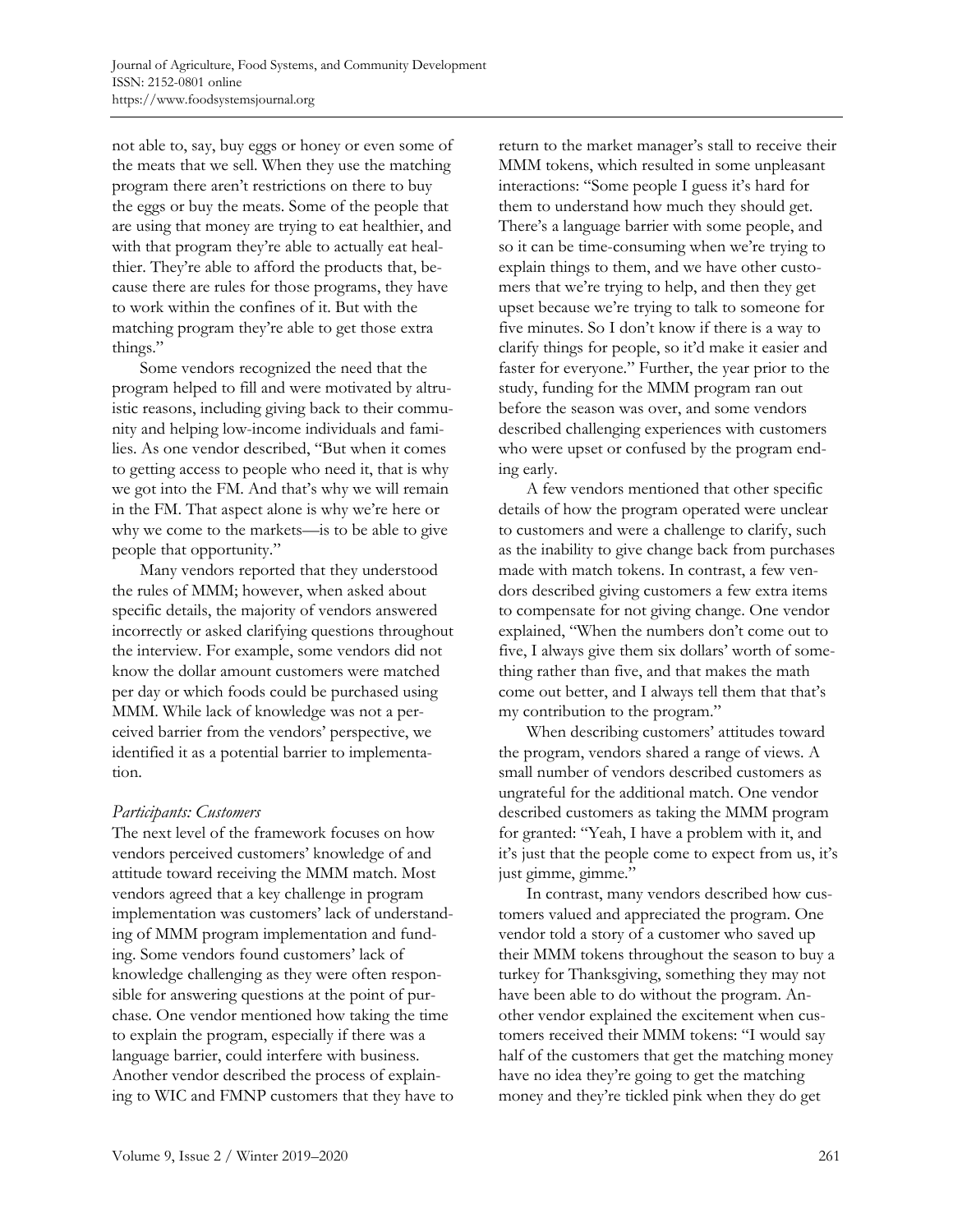the matching money…so they're all very happy to have the matching dollars."

## *Social Context: Vendor Culture and Opinions*

The next level of the Grol and Wensing framework focuses on the social context, including the broader opinions and culture of the vendors as it relates to the MMM program and customers. A handful of vendors described above who believed customers had ungrateful attitudes expressed broadly stigmatizing and discriminatory views toward customers participating in the MMM program. Some of these vendors described the MMM customer base in a negative light, such as rude or taking the program for granted. One vendor described their view toward customers and the program: "There again I think it would be better for everybody if they teach them how to participate in the workforce and make their own money and not depend on me and you to pay—you know—for food. They are used to it now."

 However, some vendors recognized the stigma associated with receiving nutrition assistance benefits and were empathetic toward customers. One described their interaction with MMM customers: "And the whole thing is with programs like this, the whole idea is to be able to not draw too much attention because there's still a stigma out there with these kinds of programs. And some people are more comfortable with using them than others as far as consumers. And sometimes they're a little sheepish to ask because they're afraid; maybe somebody is going to think whatever about me. But we're also happy to explain it. And we're not yelling it across the aisle. We just explain it one-onone nice and discreetly, so people don't feel like we're calling all their business out on the street."

## *Organizational Context: Market and Market Manager*

The next framework level explores the organization, including the staff, resources, and market managers' promotional efforts. Vendors interviewed described the market staff as a valuable resource who helped both vendors and customers navigate the MMM program. While most vendors said they did not receive any formal training on the MMM program, some vendors described receiving

information from market managers about it, such as paper or email instructions. Many vendors also described witnessing market managers helping customers navigate the program and answering questions as needed. One vendor said: "And that's because when they get [the tokens] from the market manager, he gives them a thorough description of what they can do with that, so that helps a lot, yeah. He has a booth there at the market, and he's always busy."

 Some vendors, however, still wanted market staff to provide additional information on the program for themselves and for customers. Some vendors indicated that more reading material, not only on the details of the program but also on the mission and purpose of providing matching dollars to low-income families, would be helpful. One vendor recommended providing more information, or a class, for customers to learn more about why the program exists and how to use the match: "Well, for the customers that are actually receiving it, I think maybe like a class that actually emphasizes … where it comes from, how it's spent, and how can they use it. So if they have, I don't know, a crash course, that way they know what they're getting, what's the value of it and how it can be used."

 A few vendors mentioned how it would be beneficial to receive updates on the status of funding throughout the season, given negative past experiences with funds running out early. Vendors recommended that managers send program updates via email so they could feel prepared and able to communicate new information to customers.

 Lastly, vendors mentioned the lack of marketing and promotion by market managers as a barrier to implementation. According to vendors, more promotion could increase customer participation. One vendor suggested having more promotional materials at participating markets and vendor stands, suggesting, "Maybe print up a little placard or a—sometimes we get a sign the size of a piece of paper, and maybe that would be good to have, something like, 'Maryland Market Money offered at this market,' that we could just hang up at our stand, and . . . maybe a small sign that would be easy to read and advertise that this market and all the vendors participate in the Maryland Market Money."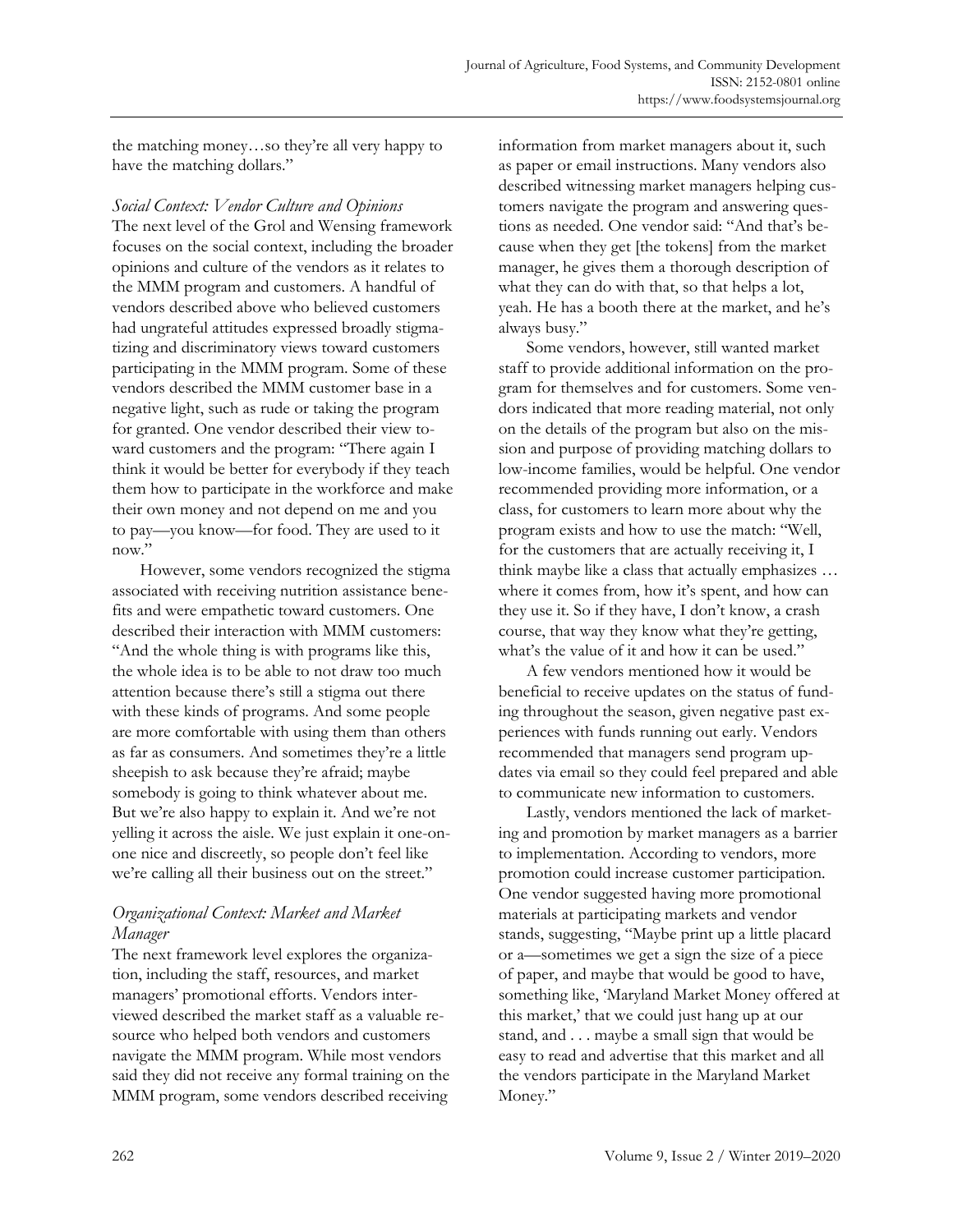## *Economic and External Context*

The last level of the framework addresses external influences, such as economic context and the role of outside organizations. Most vendors were content with the reimbursement process and described it as easy and efficient. Some vendors mentioned the amount of time to receive their reimbursement varied from market to market, but most did not view this as a barrier. According to one vendor, "Yeah, every day we have to count up the market tokens and turn them in at the end of the day, and then—like at [one market], we get a check once a week for the Maryland Market Money, and then at [another market] we also get a check once a week for the Maryland Market Money. So it's pretty easy."

 Vendors that sold at the market with the Loyalty program described some economic barriers. In order to accept Loyalty, vendors must have specific processing equipment, and during the year of the study, vendors were required to pay for that out of their pocket. Some vendors described this cost as a burden and opted to not participate further in MMM at this market.

 Lastly, some vendors described a lack of involvement from external organizations that have contact with nutrition assistance program beneficiaries, such as senior centers and WIC clinics, as a potential barrier. Some vendors recommended that these organizations be more involved in disseminating information on program details and helping to promote the program among their clients. As one vendor said, "Well, I think it would be helpful when they pick up their [voucher] books at the WIC clinics, [and] for the seniors, that they also go over [the MMM program] with them and say, 'Hey, this is a program that will help you to stretch your food dollar.'"

# **Discussion**

This study found that most vendors reported positive attitudes at each level of program implementation. Vendors interviewed identified key facilitators, such as ease of implementation and positive social and economic impacts for nutrition assistance benefit customers and themselves, as well as barriers, including lack of understanding among customers about how the program operated and

lack of promotion and educational materials. While some vendors described negative experiences and expressed stigmatizing views toward MMM customers, many recognized the positive impact on both customers' budgets and their own business.

 Our findings provide additional support that matching programs like MMM benefit participating vendors through a perceived increase in sales and new customers. Payne et al.'s (2013) evaluation of the implementation of the Health Bucks Program, an FM incentive program in New York City, included customer, market manager and vendor perspectives. In that study, interviewed vendors noted that they had an increase in sales and gained new customers by participating in the program (Payne et al., 2013). In our study, most vendors stated that they were motivated to participate because of an increase in sales, and many vendors who were unable to accept WIC and FMNP benefits perceived a value in gaining new customers due to the MMM program. These findings are also consistent with quantitative studies that show a positive economic impact for vendors participating in FM matching programs. This is important to consider in light of major funders across the country moving toward restricting match-eligible foods to fruits and vegetables only (Mann et al., 2018; Oberholtzer et al., 2012). Limiting the variety of items available for purchase may affect vendors selling items that may contribute to a market basket of healthy items.

 A similar study conducted by Lehnerd and colleagues (2018) surveyed fruit and vegetable farmers in the Mid-Atlantic region with the goal of understanding farmers' perceptions of adopting FM nutrition incentive programs. In their study, vendors who participated in incentive programs reported high product pricing as a top barrier to successful program implementation (Lehnerd et al., 2018). Similarly, our study found that some vendors described the US\$5 match amount to be too low due to price points and recommended increasing the match amount if the budget allowed for it. Additional research should be conducted to better understand what match amount is optimal for both consumers and vendors, while remaining within the program's budget and reaching as many customers as possible.

In our study, many vendors agreed that addi-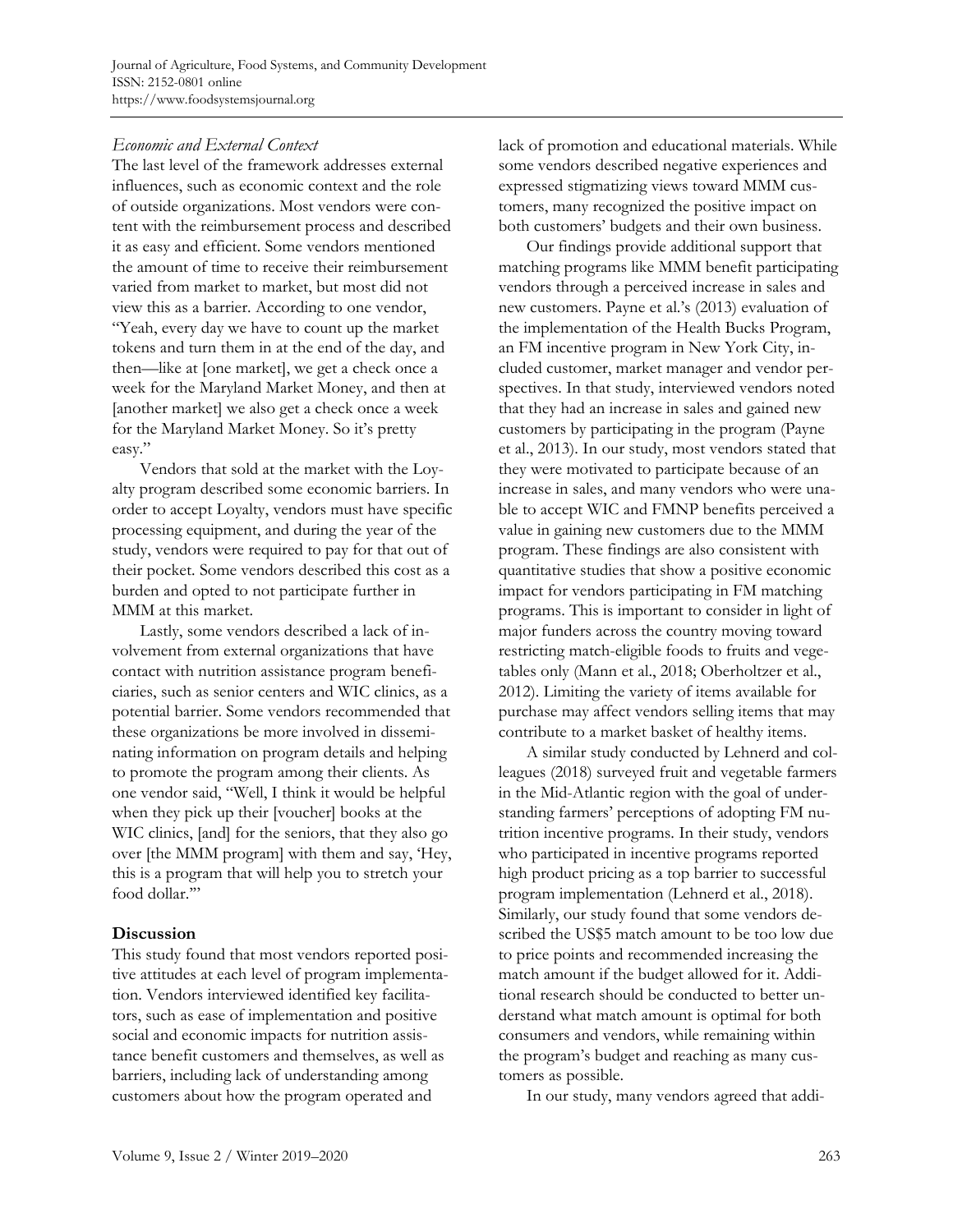tional promotion and educational resources for customers would strengthen the program. While not perceived by vendors as a challenge, we also identified a lack of understanding of how components of the program operate among the vendors. This is an important finding, as lack of vendors' understanding of program details, including the match amount or which products can be purchased using benefits, may discourage customers from using the program. Vendors play an important role in educating customers; therefore, training for vendors and improving educational resources would help increase knowledge among vendors and customers alike. Recommendations included communicating more regularly about program updates, creating resources for vendors and consumers, and connecting with senior centers and WIC clinics that have regular contact with consumers to promote and educate about the program. In addition, vendors should take advantage of existing opportunities through MDFMA or markets they participate in, such as annual kick-off market meetings, to learn about the MMM program. These strategies could increase the number of MMM participants and better inform both customers and vendors about program logistics, reducing the potential for negative interactions resulting from misunderstandings.

 Lastly, our study found a unique and important challenge highlighted by vendors. Some vendors described negative experiences with and views toward participating customers. While there were only a few vendors who spoke critically of customers, educational efforts such as racial equity or cultural sensitivity classes may be important to dismantle biases and explain the importance of programs such as MMM and federal nutrition assistance benefits as a whole. The social stigma expressed should be further explored to understand how this may affect the culture of FMs and customer experience.

 This study has several limitations. First, it included interviews only with vendors who were participating in the MMM program and had high sales (as determined by the MDFMA), and therefore the perspectives of vendors who do not participate or had varying levels of sales are missing. Future research should include perspectives of those who

decline or are unable to participate and have varying levels of sales in order to gain a more complete picture of the vendor experience at markets with matching programs. Second, while this study provides insight into facilitators and barriers that may be useful for other programs across the country to learn from, it is important to note that programs differ nationwide due contextual factors. Some findings may not be applicable in other FM, and the specific context will need to be considered when applying these findings. Third, we only sampled vendors from four markets, all of which are located in suburban and urban areas in one state, and therefore represent a limited perspective on program implementation. Perspectives from vendors selling at rural FMs should be included in future research. Fourth, quantitative methods were not included to verify and evaluate impact on vendor sales. Quantitative measures in future research may also help identify how vendor sales affect perceptions. For example, does a vendor with high sales perceive the program differently from vendors who have fewer sales? Future research should consider both qualitative and quantitative data to further understand program perceptions and benefits of participation for vendors at multiple scales. Lastly, we conducted this study during the season before the electronic benefits issuance system for WIC ("eWIC") was implemented in Maryland, which may affect MMM implementation. In particular, the potential effects of eWIC are varied and could affect vendors' willingness to participate in the program; for example, it may enable markets to streamline the token disbursement process and reduce administrative burden for vendors, but also could result in increased vendor fees for processing equipment.

## **Conclusion**

As FM incentive programs continue to expand, it is essential to understand the perceptions of vendors, as they are key stakeholders in making the program work. This process evaluation study provides evidence that the program benefits not only consumers but also participating vendors, providing a win-win program that is easy to implement. This study adds novel findings to the literature, including vendors' lack of knowledge on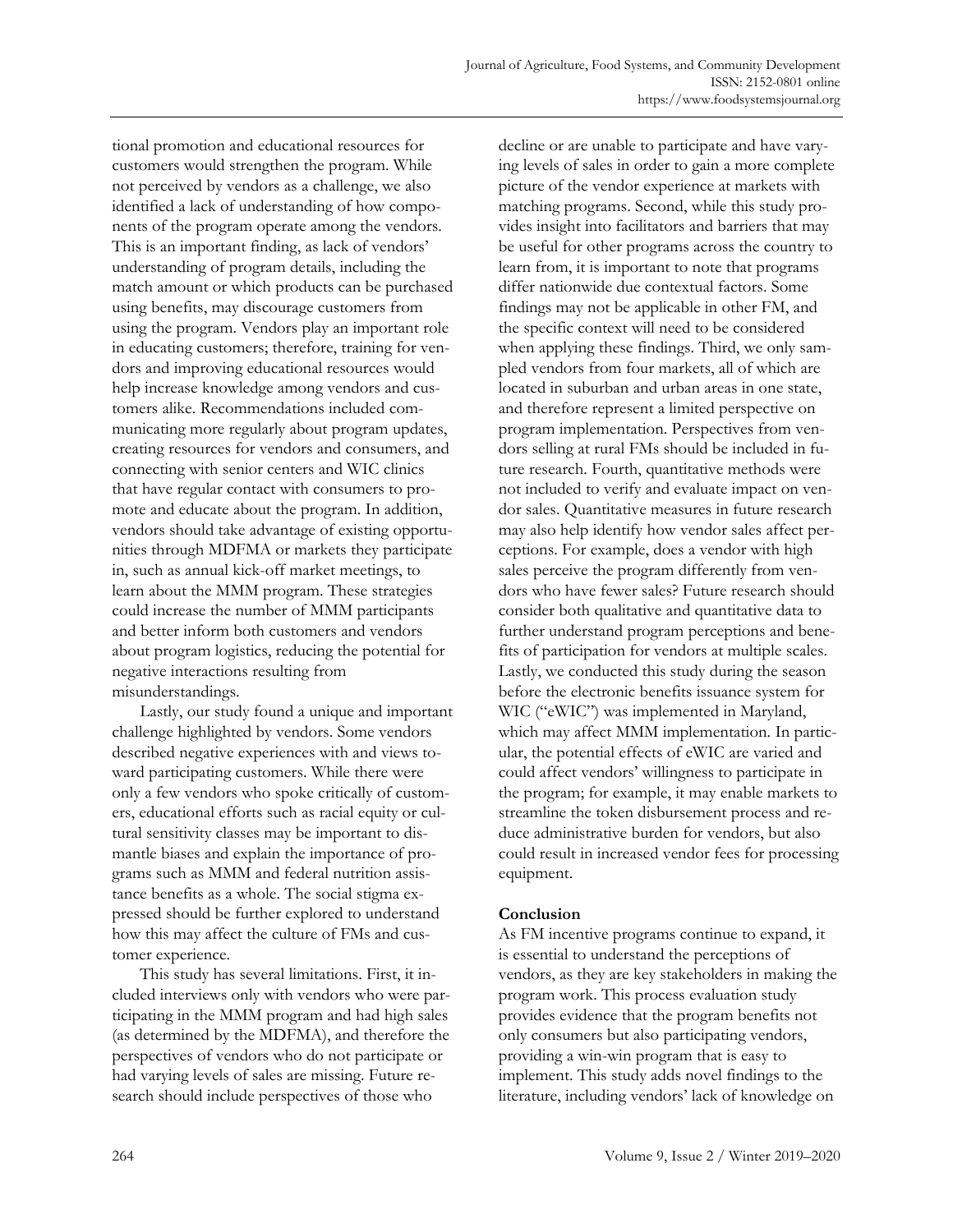program details and the small number of vendors who expressed negative beliefs and attitudes toward customers. The results from this study can be used to strengthen MMM programming and vendor training as well as insight into programs in other localities.

#### **References**

- ATLAS.ti Scientific Software Development. (2011). ATLAS.ti (version 6.0) [Software]. Berlin: ATLAS.ti Scientific Software Development.
- Brown, C., & Miller, S. (2008). The impacts of local markets: A review of research on farmers markets and community supported agriculture (CSA). *American Journal of Agricultural Economics, 90*(5), 1298–1302. https://doi.org/10.1111/j.1467-8276.2008.01220.x
- Centers for Disease Control and Prevention. (2011). *The CDC guide to strategies to increase the consumption of fruits and vegetables*. Atlanta: U.S. Department of Health and Human Services. Retrieved from http://www.cdc.gov/obesity/downloads/fandv\_2011\_web\_tag508.pdf
- Grol, R., & Wensing, M. (2004). What drives change? Barriers to and incentives for achieving evidence-based practice. *Medical Journal of Australia*, *180*(Suppl. 6), S57–S60. https://doi.org/10.5694/j.1326-5377.2004.tb05948.x
- Headrick, G., Hecht, A. A., Misiaszek, C., Brosius, S., Crone, A., & Surkan, P. J. (2019). *Customers' views on the implementation of a farmers market incentive program: Success and opportunities for improvement.* Manuscript submitted for publication.
- Hecht, A. A., Misiaszek, C., Headrick, G., Brosius, S., Crone, A., & Surkan, P. J. (2019). Manager perspectives on implementation of a farmers' market incentive program in Maryland. *Journal of Nutrition Education and Behavior, 51*(8), 926–935. https://doi.org/10.1016/j.jneb.2019.04.001
- Hughes, D. W., Brown, C., Miller, S., & McConnell, T. (2008). Evaluating the economic impact of farmers' markets using an opportunity cost framework. *Journal of Agricultural and Applied Economics, 40*(1), 253–265. https://doi.org/10.1017/S1074070800028091
- Hunt, A. R. (2007). Consumer interactions and influences on farmers' market vendors. *Renewable Agriculture and Food Systems, 22*(1), 54–66. https://doi.org/10.1017/S1742170507001597
- Jilcott Pitts, S. B., Gustafson, A., Wu, Q., Mayo, M. L., Ward, R. K., McGuirt, J. T., … Ammerman, A. S. (2014). Farmers' market use is associated with fruit and vegetable consumption in diverse southern rural communities. *Nutrition Journal*, *13*, Article 1. https://doi.org/10.1186/1475-2891-13-1
- King, M., Dixit-Joshi, S., MacAllum, K., Steketee, M., & Leard, S. (2014, March). Farmers market incentive provider study. Washington, D.C.: Food and Nutrition Service, United States Department of Agriculture. Retrieved from https://www.fns.usda.gov/sites/default/files/FarmersMarketIncentiveProvider.pdf
- Lehnerd, M. E., Sacheck, J. M., Griffin, T. S., Goldberg, J. P., & Cash, S. B. (2018). Farmers' perspectives on adoption and impacts of nutrition incentive and farm to school programs. *Journal of Agriculture, Food Systems, and Community Development, 8*(1), 147–165. https://doi.org/10.5304/jafscd.2018.081.012
- Mann, J., Miller, S., O'Hara, J., Goddeeris, L., Pirog, R., & Trumbull, E. (2018). Healthy food incentive impacts on direct-to-consumer sales: A Michigan example. *Journal of Agriculture, Food Systems, and Community Development, 8*(1), 97–112. https://doi.org/10.5304/jafscd.2018.081.006
- Maryland Farmers Market Association. (2017). *Maryland Market Money 2017 annual report*. Millersville: Maryland Farmers Market Association. Retrieved from http://www.marylandfma.org/wp-content/uploads/2018/03/MMM\_AnnualReport\_2017\_v2.pdf
- Oberholtzer, L., Dimitri, C., & Schumacher, G. (2012). Linking farmers, healthy foods, and underserved consumers: Exploring the impact of nutrition incentive programs on farmers and farmers' markets. *Journal of Agriculture, Food Systems, and Community Development, 2*(4), 63–77. https://doi.org/10.5304/jafscd.2012.024.002
- Olsho, L. E. W., Payne, G. H., Walker, D. K., Baronberg, S., Jernigan, J., & Abrami, A. (2015). Impacts of a farmers' market incentive programme on fruit and vegetable access, purchase and consumption. *Public Health Nutrition, 18*(Suppl. 15), 2712–2721. https://doi.org/10.1017/S1368980015001056
- Payne, G. H., Wethington, H., Olsho, L., Jernigan, J., Farris, R., & Walker, D. K. (2013). Implementing a farmers' market incentive program: Perspectives on the New York City Health Bucks Program. *Preventing Chronic Disease, 10*(1), Article 120285. https://doi.org/10.5888/pcd10.120285